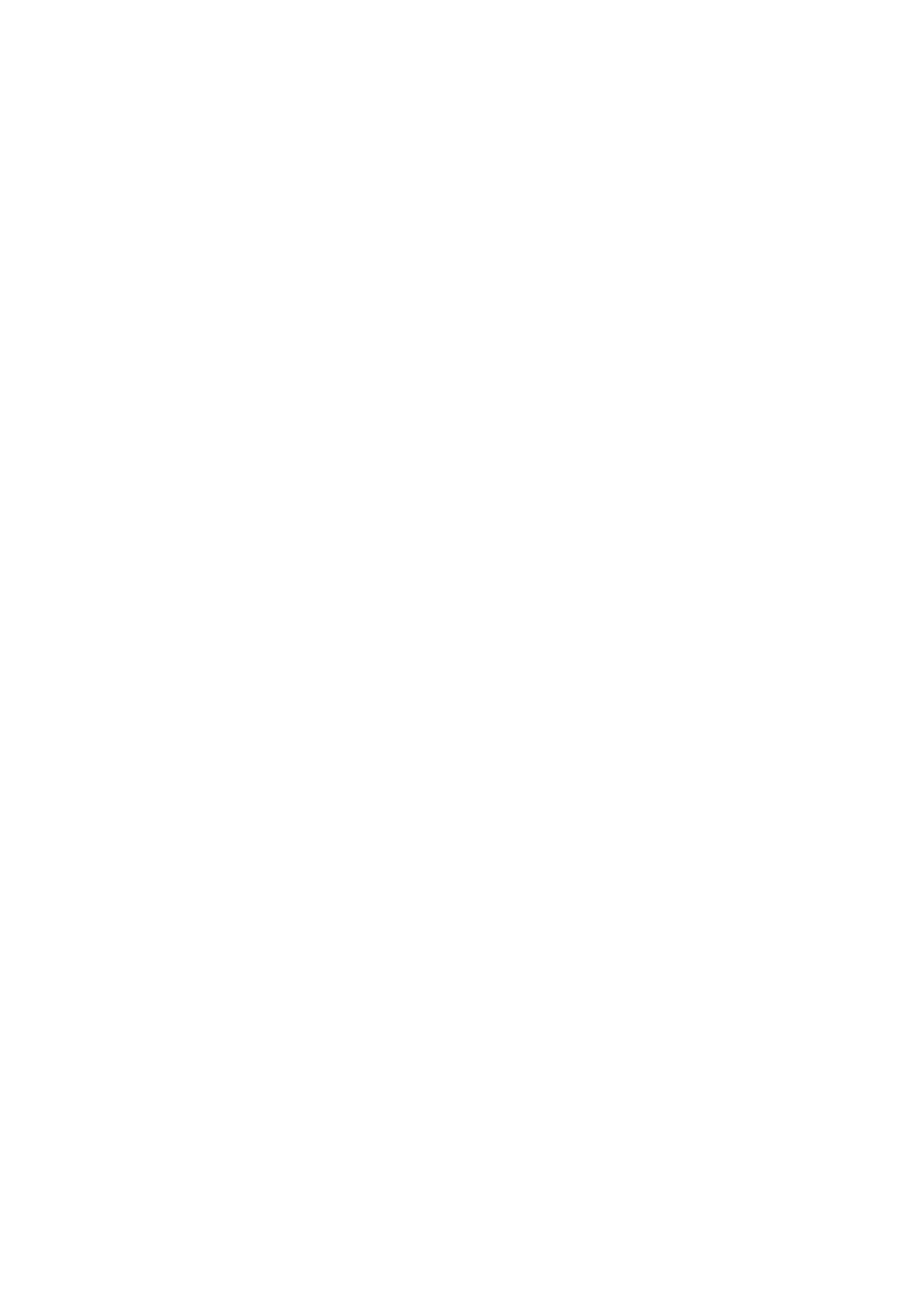Wir freuen uns, daß Sie sich für ein technisch hochwertiges Gerät aus dem Hause SCHICK entschieden haben und wünschen Ihnen mit Ihrem neuen C2-Antriebsgerät viel Erfolg und Freude beim Arbeiten.

Wir haben diese Gebrauchsanweisung zusammengestellt, um Sie mit Ihrem neuen Gerät vertraut zu machen und Ihnen die notwendigen Hinweise für Bedienung und Wartung zu geben.

We are pleased that you decided to buy a highly developed piece of equipment from SCHICK and would like to wish you every success when working with your new C2 motor unit.

We wrote these operating instructions to enable you to get accustomed to your new piece of equipment and to provide you with the correct operating and maintenance instructions.

Nous nous réjouissons de votre décision d'utiliser un appareil de haute technicité de la maison SCHICK et nous vous souhaitons, avec votre nouvelle pièce à main C2, beaucoup de satisfications dans votre travail.

Nous avons rédigé ce mode d'emploi pour vous familiariser avec votre nouvel appareil et pour vous fournir les informations nécessaires pour l'utilisation et l'entretien de celui-ci.

# Inhalt

- 1.Übersicht C2-Geräte
- 2. Lieferumfang Zubehör ET 3. Einsatz und Gebrauch
- 4. Allgemeine Hinweise
- Achtung !
- 5. Inbetriebnahme / Betrieb
- 6. Werkzeugwechsel
- 7. Spannzangenwechsel
- 8. Pflege und Wartung
- 9. Störungen 10.Technische Daten
- 11.Konformitätserklärung
- 

#### Index

- 1.Summary C2-units
- 2. List of contents accessories
- 3. Range of applications
- 4. General information
- Caution !
- 5. Setting up / operating the unit
- 6. Exchanging the rotary instruments
- 7. Replacing the chuck 8. Maintenance and care
- 9. Possible faults
- 10.Technical data
- 11.Declaration of conformity

# Contenu:

- 1.Gamme d' appareils C2
- 2. Contenu livré
- 3. Domaine d'application et utilisation 4. Indications générales
- Attention !
- 5. Mise en service
- 6. Changement de fraises
- 7. Changement des pinces de serrage
- 8. Entretien
	- 9. Interruptions
	- 10.Données techniques 11.Déclaration de conformité
	-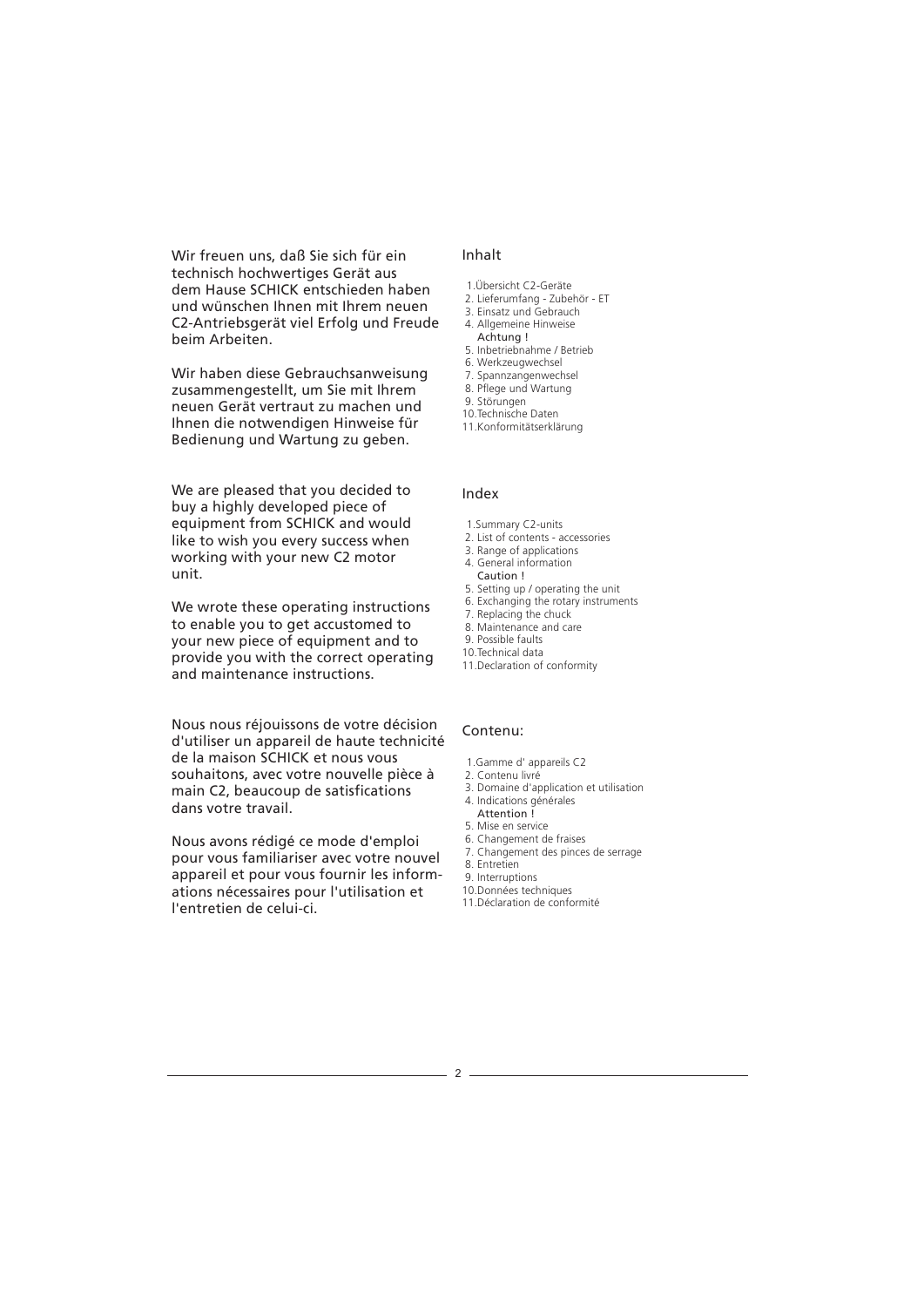1. Übersicht: C2-Antriebsgeräte

C2/SK komplett Artikel-Nr. 6405/01





1. Summary C2-units 1. Gamme d'appareils

C2-motor unit type SK complete Moteur C2 type SK complet





C2-motor unit type SF complete Moteur C2 type SF complet

C2 mit Tempomat Zusatzausrüstungen:

C2 - Digitalanzeige Artikel-Nr. 6380

C2 Linkslaufhandstück Artikel-Nr. 6200/08

C2-MA C2-Motor mit Intramatic-Kupplung und Kabel Artikel-Nr. 6200/03

# NH / DNH

Niethammer 1 Artikel-Nr. 1850 Doppelniethammer Artikel-Nr. 1860 2







Accessories: équipement complémentaire:

> C2 with cruising speed control C2 avec 'Tempomat'

C2-digital indicator C2-indicateur digital de vitesse

C2 special handpiece for left hand user C2 pièce à main rotation à gauche

C2-motor with INTRAmatic coupling Moteur C2 avec accouplement intramatic

riveting hammer 1 Burin 1 twin riveting hammer 2 double-burin 2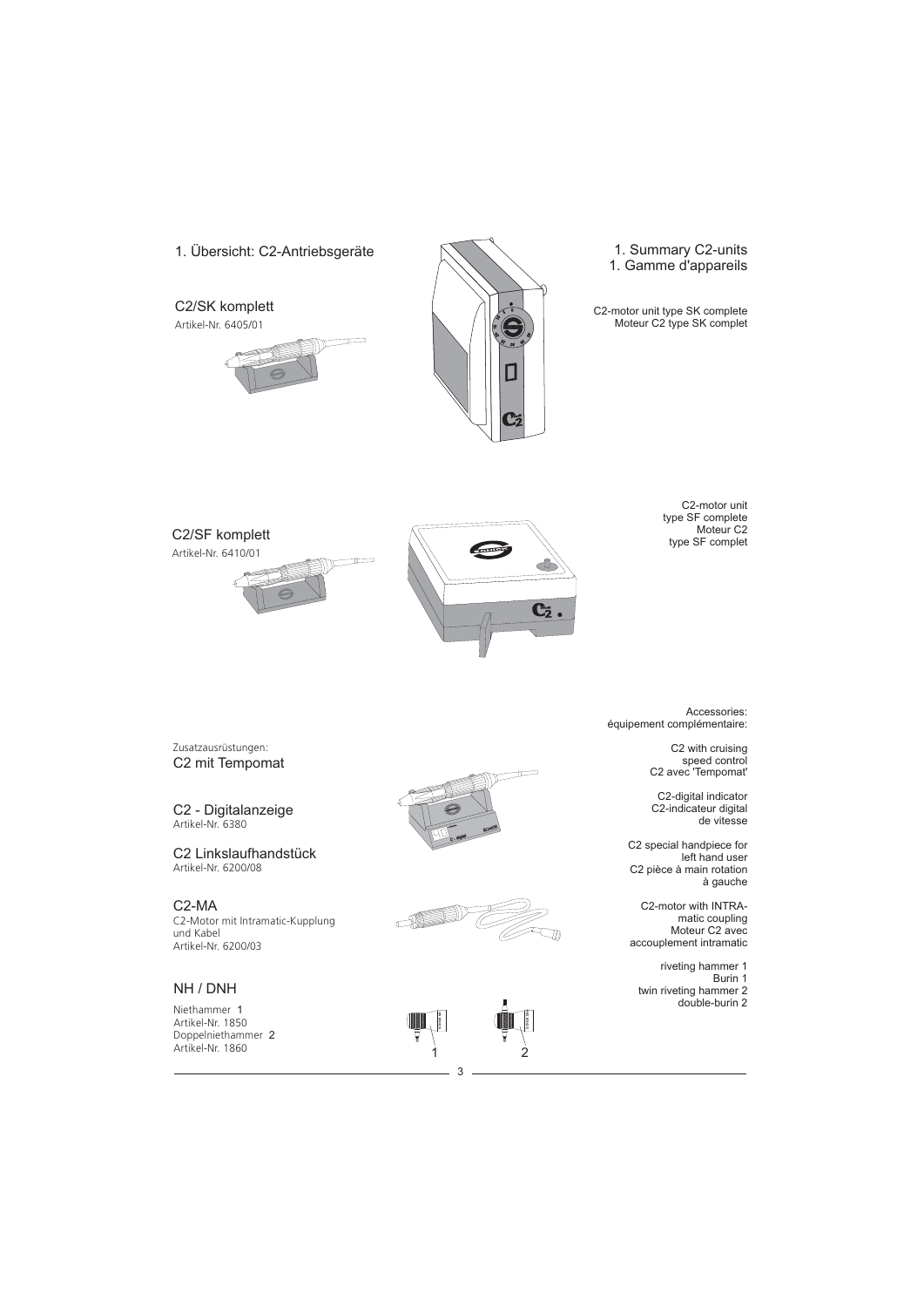# 2. Lieferumfang - Zubehör / ET

| C2/SK<br>C <sub>2</sub> /SK<br>C2/MH<br>НA     | Komplett<br>Steuergerät Knieausführung 1<br>Motorhandstück mit Kabel 2<br>Handstückablage<br>mit 2 Spannzangenschlüsseln 3<br>Netzkabel 4<br>Aufhängeleiste 5<br>Schrauben - 2 Stück - 6                                                  | Artikel-Nr<br>6405/01<br>6435/01<br>6200<br>6385<br>5361<br>5614<br>3170 |
|------------------------------------------------|-------------------------------------------------------------------------------------------------------------------------------------------------------------------------------------------------------------------------------------------|--------------------------------------------------------------------------|
| C <sub>2</sub> /SK<br>C <sub>2</sub> /SK<br>HA | mit Digitalanzeige komplett<br>Steuergerät Knieausführung<br>1<br>C2/MH Motorhandstück mit Kabel 2<br>Handstückablage<br>mit 2 Spannzangenschlüsseln 3<br>Netzkabel 4<br>Aufhängeleiste 5<br>Schrauben - 2 Stück<br>6<br>Digitalanzeige 7 | 6405/11<br>6435/11<br>6200<br>6385<br>5361<br>5614<br>3170<br>6380       |
| C2/SF<br>C <sub>2</sub> /SF<br>HA              | komplett<br>Steuergerät Fußausführung<br>8<br>C2/MH Motorhandstück mit Kabel 2<br>Handstückablage<br>mit 2 Spannzangenschlüsseln 3<br>Netzkabel 4                                                                                         | 6410/01<br>6440/01<br>6200<br>6385<br>5361                               |
| C2/SF<br>C <sub>2</sub> /SF<br>HA              | mit Digitalanzeige komplett<br>Steuergerät Fußausführung 8<br>C2/MH Motorhandstück mit Kabel 2<br>Handstückablage<br>mit 2 Spannzangenschlüsseln 3<br>Netzkabel 4<br>Digitalanzeige 7                                                     | 6410/11<br>6440/11<br>6200<br>6385<br>5361<br>6380                       |

| FT | Serienmäßig sind die Motorhandstücke |        |  |
|----|--------------------------------------|--------|--|
|    | mit Spannzangen Ø 2,35 mm bestückt.  |        |  |
|    | Auf Wunsch lieferbar:                |        |  |
|    | Spannzange Ø 3,175 mm                | 4332   |  |
|    | Spannzange Ø 3,0 mm                  | 4117   |  |
|    | Spannzange Ø 2,35 mm                 | 4114   |  |
|    | Spannzangenschlüssel                 | 5160/1 |  |
|    | Gegenschlüssel                       | 6223   |  |
|    | Ersatzmotorkabel                     | 6250   |  |



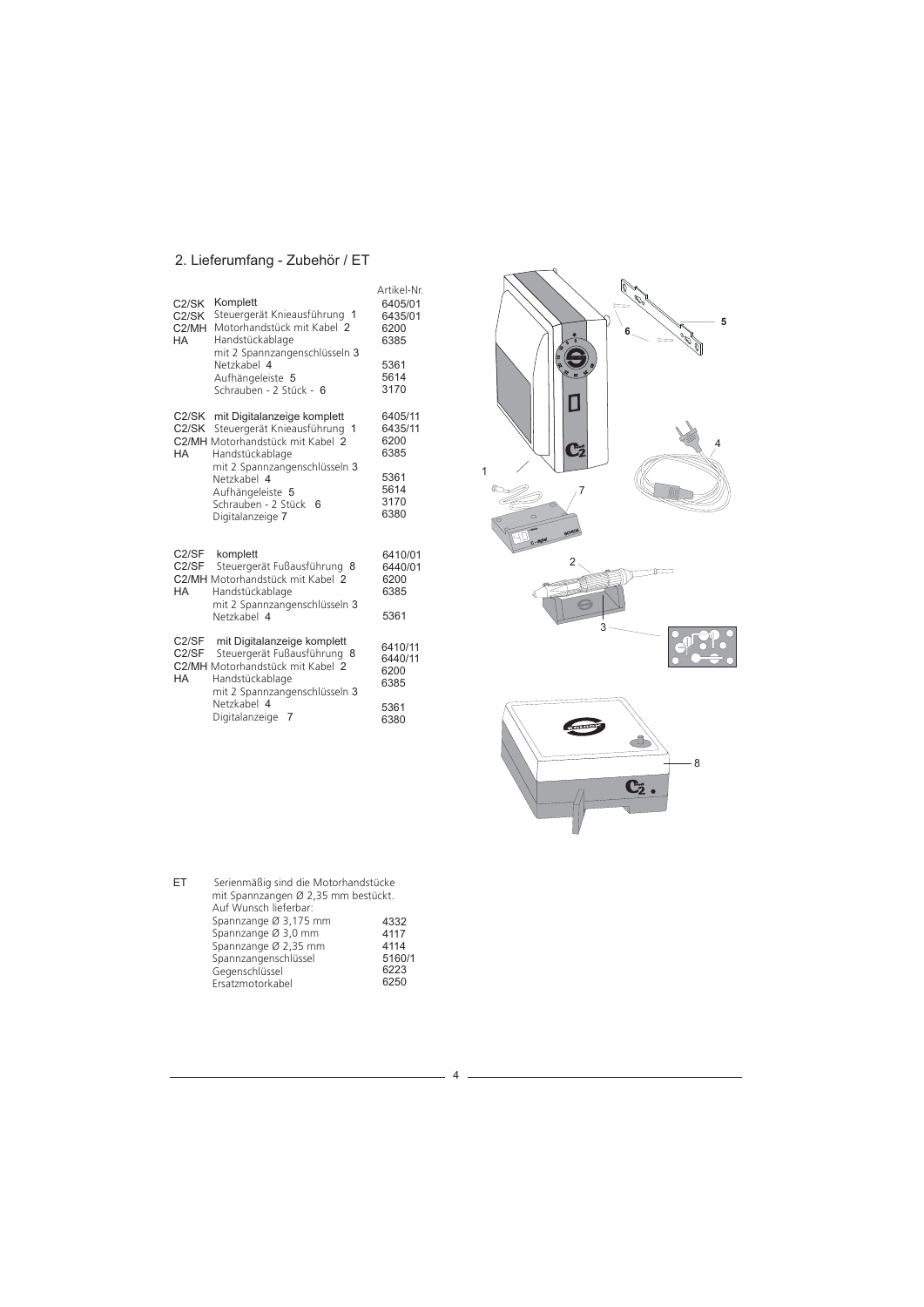#### 2. List of contents - accessories/Spare parts 2. Contenu livré - / pièces de rechange

| C2/SK<br>HA          | C2/SK motor unit complete<br>knee controller 1<br>C2/MH motor-handpiece and cable 2<br>handpiece rest<br>with two keys for changing the chuck 3<br>mains cable 4<br>suspension strip 5<br>screws - 2 pieces - 6 | Art.-No.<br>6405/01<br>6435/01<br>6200<br>6385<br>5361<br>5614<br>3170 |
|----------------------|-----------------------------------------------------------------------------------------------------------------------------------------------------------------------------------------------------------------|------------------------------------------------------------------------|
|                      | C2/SK motor unit complete with                                                                                                                                                                                  | 6405/11                                                                |
|                      | digital indicator<br>C2/SK knee controller with attachment                                                                                                                                                      | 6435/11                                                                |
| HA                   | for digital indicator 1<br>C2/MH motor-handpiece and cable 2<br>handpiece rest<br>with 2 keys for changing the chuck 3                                                                                          | 6200<br>6385                                                           |
|                      | mains cable 4<br>suspension strip 5<br>screws -2 pieces - 6<br>digital indicator 7                                                                                                                              | 5361<br>5614<br>3170<br>6380                                           |
| C2/SF<br>C2/SF<br>HA | motor unit complete<br>foot controller 8<br>C2/MH motor-handpiece and cable 2<br>handpiece rest<br>with 2 keys for changing the chuck 3                                                                         | 6410/01<br>6440/01<br>6200<br>6385                                     |
|                      | mains cable 4                                                                                                                                                                                                   | 5361                                                                   |
| C <sub>2</sub> /SF   | motor unit complete with<br>digital indicator                                                                                                                                                                   | 6410/11                                                                |
| C2/SF                | foot controller with attachment                                                                                                                                                                                 | 6440/11                                                                |
| HA                   | for digital indicator 8<br>C2/MH motor-handpiece and cable 2<br>handpiece rest                                                                                                                                  | 6200<br>6385                                                           |
|                      | with 2 keys for changing the chuck 3<br>mains cable 4<br>digital indicator                                                                                                                                      | 5361<br>6380                                                           |

| C2/SK<br>НA | C2/SK Moteur C2 type SK complet<br>appareil de commande, actionné<br>avec le genou 1<br>C2/MH pièce à main avec moteur 2<br>support pour pièce à main<br>avec deux clés pour changer la pince 3<br>câble d'alimentation 4<br>tringle de suspension 5<br>vis - 2 pièces - 6 | no. d'article<br>6405/01<br>6435/01<br>6200<br>6385<br>5361<br>5614<br>3170 |
|-------------|----------------------------------------------------------------------------------------------------------------------------------------------------------------------------------------------------------------------------------------------------------------------------|-----------------------------------------------------------------------------|
| C2/SK       | Moteur C2 type SK complet avec                                                                                                                                                                                                                                             | 6405/11                                                                     |
| C2/SK       | indicateur digital de vitesse<br>appareil de commande 1, modèle au<br>genou equipé pour l'indicateur digital                                                                                                                                                               | 6435/11                                                                     |
| НA          | de vitesse<br>C2/MH piece à main avec moteur 2<br>support pour piece à main                                                                                                                                                                                                | 6200<br>6385                                                                |
|             | avec 2 clés pour changer la pince 3<br>câble d'alimentation 4<br>tringle de suspension 5<br>vis - 2 pieces - $6$<br>indicateur digital de vitesse 7                                                                                                                        | 5361<br>5614<br>3170<br>6380                                                |
| C2/SF       | C2/SF Moteur C2 type SF complet<br>appareil de commande, actionné<br>avec le pied 8                                                                                                                                                                                        | 6410/01<br>6440/01                                                          |
| HA          | C2/MH pièce à main avec moteur 2<br>support pour pièce à main                                                                                                                                                                                                              | 6200<br>6385                                                                |
|             | avec deux clés pour changer la pince 3<br>câble d'alimentation 4                                                                                                                                                                                                           | 5361                                                                        |
| C2/SF       | Moteur C2 type SF complet avec<br>indicateur digital de vitesse                                                                                                                                                                                                            | 6410/11                                                                     |
| C2/SF       | appareil de commande, modèle au<br>pied equipé pour l'indicateur digital<br>de vitesse 8                                                                                                                                                                                   | 6440/11                                                                     |
| HA          | C2/MH piece à main avec moteur 2<br>support pour plece à main                                                                                                                                                                                                              | 6200<br>6385                                                                |
|             | avec 2 clés pour changer la pince 3<br>câble d'alimentation 4<br>indicateur digital de vitesse 7                                                                                                                                                                           | 5361<br>6380                                                                |

| ET. | Chucks:<br>Optional<br>chuck key<br>counter stay wrench<br>motor cable cpl. | Standard: $\varnothing$ 2.35 mm<br>Ø 3.0 mm<br>Ø 3.175 mm | 4114<br>4117<br>4332<br>5160/01<br>6223<br>6250 | ET | Pince de serrage:<br>montage de série<br>livrable aux choix<br>pince $\varnothing$ 3,0 m<br>pince Ø 3,175<br>clé p. pince de se<br>contre-clé |
|-----|-----------------------------------------------------------------------------|-----------------------------------------------------------|-------------------------------------------------|----|-----------------------------------------------------------------------------------------------------------------------------------------------|
|-----|-----------------------------------------------------------------------------|-----------------------------------------------------------|-------------------------------------------------|----|-----------------------------------------------------------------------------------------------------------------------------------------------|

| ا : | Pince de serrage:<br>montage de série: Ø 2,35 mm                                                                            | 4114                                   |
|-----|-----------------------------------------------------------------------------------------------------------------------------|----------------------------------------|
|     | livrable aux choix:<br>pince $\varnothing$ 3,0 mm<br>pince Ø 3,175 mm<br>clé p. pince de serrage<br>contre-clé<br>cordon C2 | 4117<br>4332<br>5160/1<br>6223<br>6250 |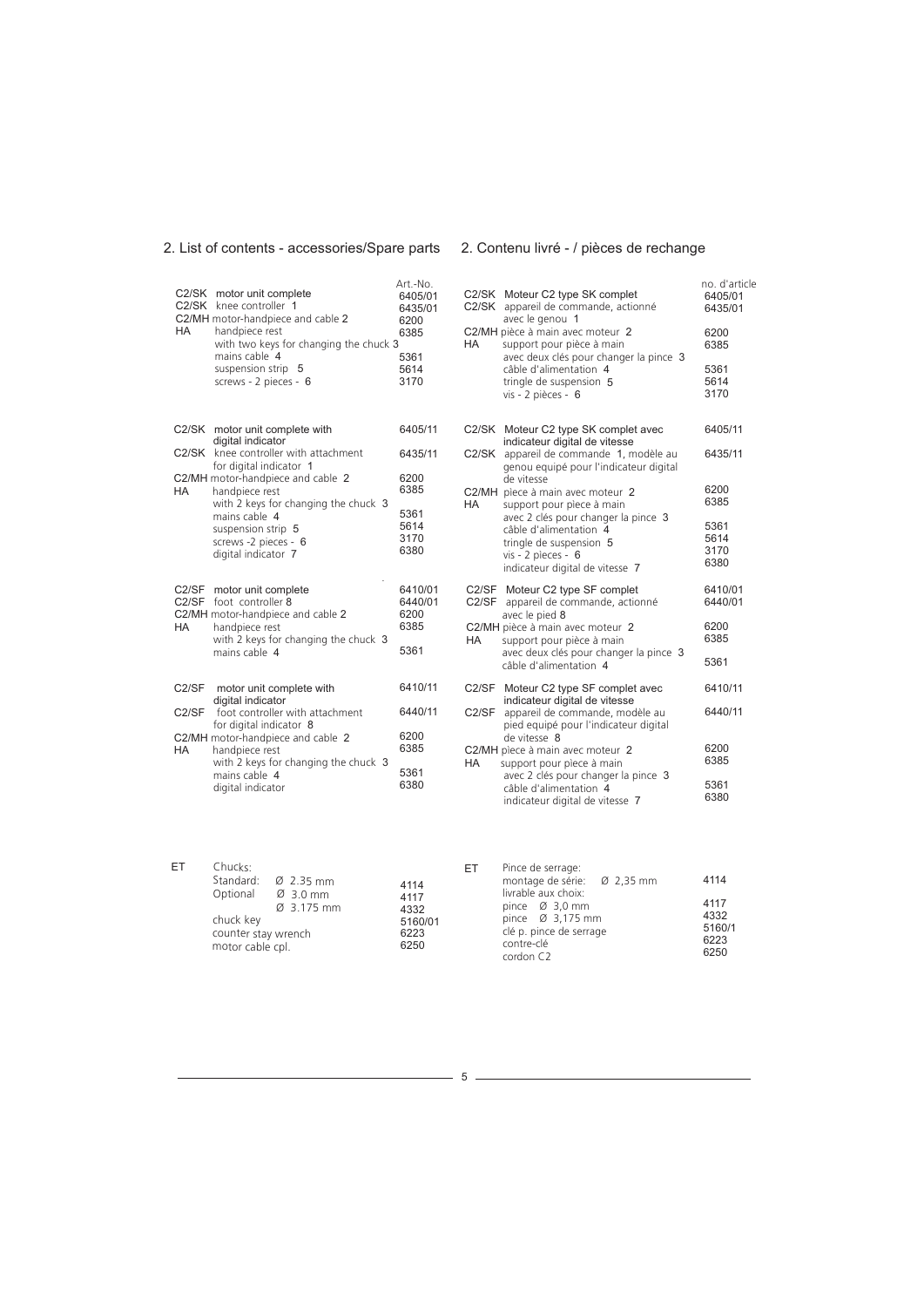#### 3. Einsatz und Gebrauch

Die C2-Anlagen sind für den Einsatz im Dental-Labor zum Bearbeiten von Kronen, Brücken sowie Kunststoff- und Modellgußprothesen konzipiert.

Das patentierte SCHICK - C2 - Antriebsgerät ermöglicht Ihnen durch seine besondere Konstruktion (CPU-gesteuert, kollektorlos, robust) ein laufruhiges, ermüdungsfreies und somit wirtschaftliches Arbeiten im Dauerbetrieb. Durch die Prozessorsteuerung wird das Gerät stets auf Überlastung überwacht. Eine zweite, computerunabhängige thermische Sicherung ist als weiterer Schutz eingebaut.

Umgebungsbedingungen: - Innenräume 5° - 40° - bis 2.000 m NN

Überspannungskategorie: II Verschmutzungsgrad : 2

# 4. Allgemeine Hinweise

- 4.1 Prüfen, ob Netzdaten mit den Angaben auf dem Typenschild übereinstimmen.
- 4.2 Die C2-Anlagen sind nicht für folgenden Einsatz bestimmt:
	- in explosionsgefährdeter Umgebung
	- am Patienten
	- Bearbeitung feuchter Werkstoffe
	- schwerste Kunststoff- und Modellgußarbeiten
- 4.3 Bei Benutzung sind die einschlägigen Bestimmungen der Berufsgenossenschaft zu beachten (stets Schutzgläser benutzen).
- 4.4 Motorhandstück keinesfalls mit Druckluft reinigen.
- 4.5 Beim Ablegen des Motorhandstücks sollte stets ein Werkzeug oder der werkseitig mitgelieferte Stift eingespannt sein.

#### **X** Achtung:

- beim Einsatz von rotierenden Werkzeugen müssen die Grenzwertangaben der Werkzeughersteller beachtet werden.
- Reparaturen oder sonstige Eingriffe dürfen nur von durch SCHICK autorisiertem Fachpersonal vorgenommen werden.
- SCHICK übernimmt keine Gewährleistung, wenn die C2-Anlage nicht in Übereinstimmung mit der Gebrauchsanweisung gehandhabt wird.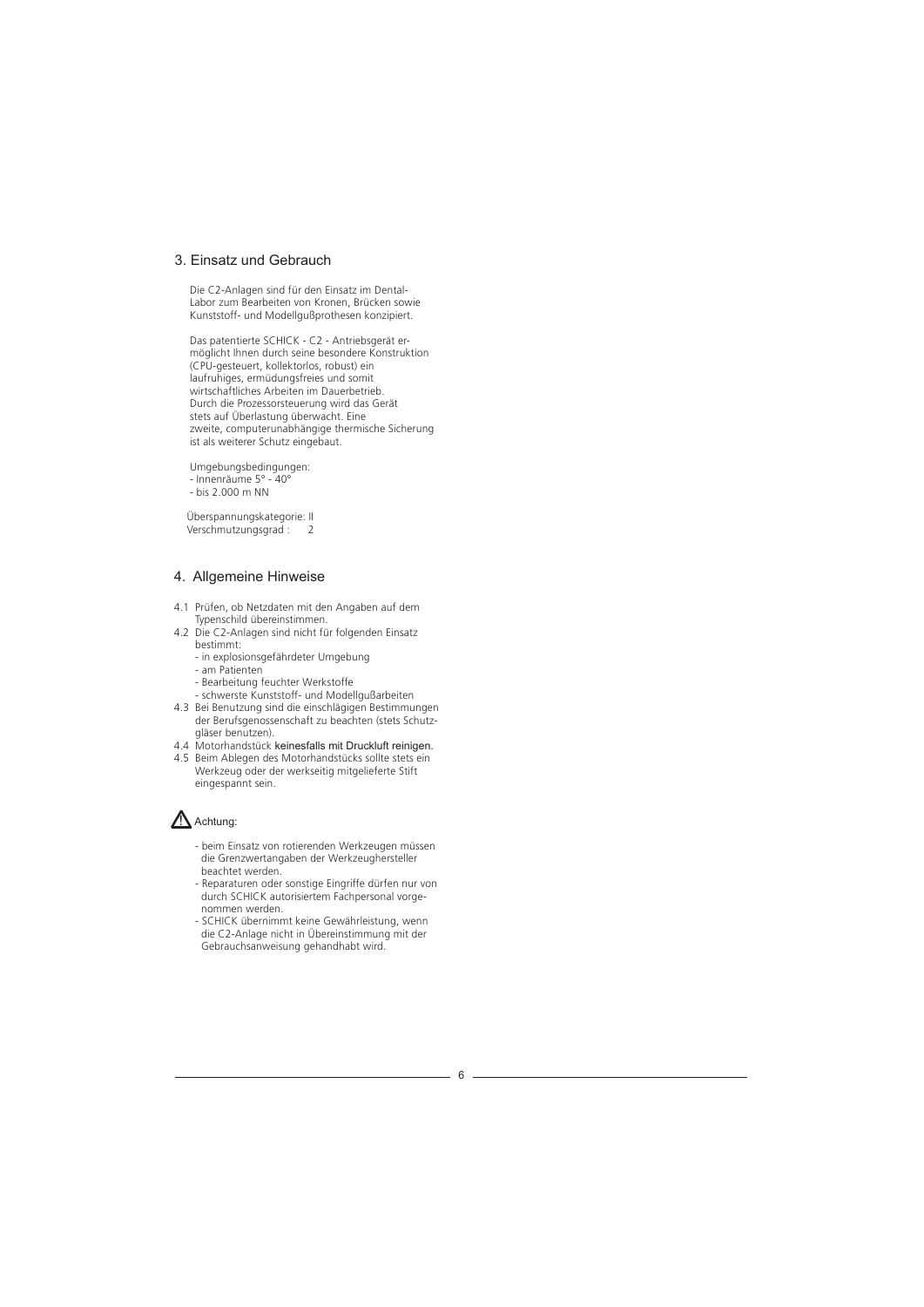# 3. Range of applications

The C2 unit is designed for use in dental laboratories when trimming crowns and bridges, respectively acrylic and chrome cobalt dentures.

The patented SCHICK - C2 motor unit is constructed (intelligent, CPU-controlled, robust, no commutator) so as to run smoothly, thus eliminating user-fatigue and making it economical to use over long periods of time. The processor controller constantly monitors the unit for overloading. A second thermal fuse, which is independent of the computer, provides further protection.

Conditions of environment: - interior 5° - 40 ° - up to 2,000 meter over sea level

Categorie of overvoltage: II Grade of pollution:

# 4. General Information

- 4.1 Ascertain that your mains supply coincides with the data on the rating plate.
- 4.2 C2-units are not suitable for the following applications:
	- in areas where there is a risk of explosion - on patients
	- for working on moist materials
- 4.3 Ensure that all regulatory requirements are observed during use (always wear protective glasses).
- 4.4 Under no circumstances should the motor handpiece be cleaned with compressed air.
- 4.5 Before putting the handpiece down, always insert a rotary instrument or the pin, supplied with the unit, into the chuck.

# $\Lambda$  Caution:  $\Lambda$

- When using rotary instruments, do not exceed the maximum speeds laid down by their manufacturer.
- Repairs and other technical procedures must only be carried out by suitable qualified personnel, authorized by SCHICK.
- Schick do not guarantee the C2 unit should it not have been used in accordance with the operating instructions.

#### 3. Domaine d'application et utilisation

Les moteurs C2 sont concus pour l'utilisation au laboratoire dentaire pour des travaux de faconnage de couronnes, de bridges, de prothèses en résine et de prothèses partielles coulées.

L'appareil de commande C2, grâce à sa conception particulière et brevetée (intelligente, commandée par processeur robuste et sans collecteur), vous permet de travailler continuellement, sans fatigue et de façon économique. Grâce à la commande par processeur, l'appareil est constamment surveillé pour éviter la surcharge. Une seconde sécurité thermique indépendante de l'ordinateur est incorporée comme protection supplémentaire.

Conditions requises pour le milieu ambiant: - Dans des pièces intérieurs, entre 5° et 40° C - Jusq'à 2000 m au-dessus du niveau de la mer

Catégorie de surtension: Il Degré de salissure: 2

#### 4. Indications générales

- 4.1 Vérifier si les données du réseau concordent avec celles de la plaquette signalitique.
- 4.2 Les moteurs C2 ne doivent pas être utilisées: - en cas de danger d'explosion
	- pour travailler en bouche
- pour usiner des matériaux humides 4.3 Respecter les prescriptions professionelles propres
- à chaque type d'utilisation (toujours porter des verres protecteurs).
- 4.4 Ne jamais nettoyer la pièce à main à l'air comprimé. 4.5 La pièce à main au repos doit toujours être munie d'une fraise ou de la pointe livrée avec l'appareil.

# Attention:

- Respecter les prescriptions du fabricant pour l'utilisation des fraises
- Toutes réparations ou autres interventions ne peuvent être faites que par les personnes qualifiées et autorisées par SCHICK.
- SCHICK ne prend en charge aucune prestation de garantie dans le cas ou le moteur C2 n'aurait pas été utilisé selon les prescriptions d'emploi.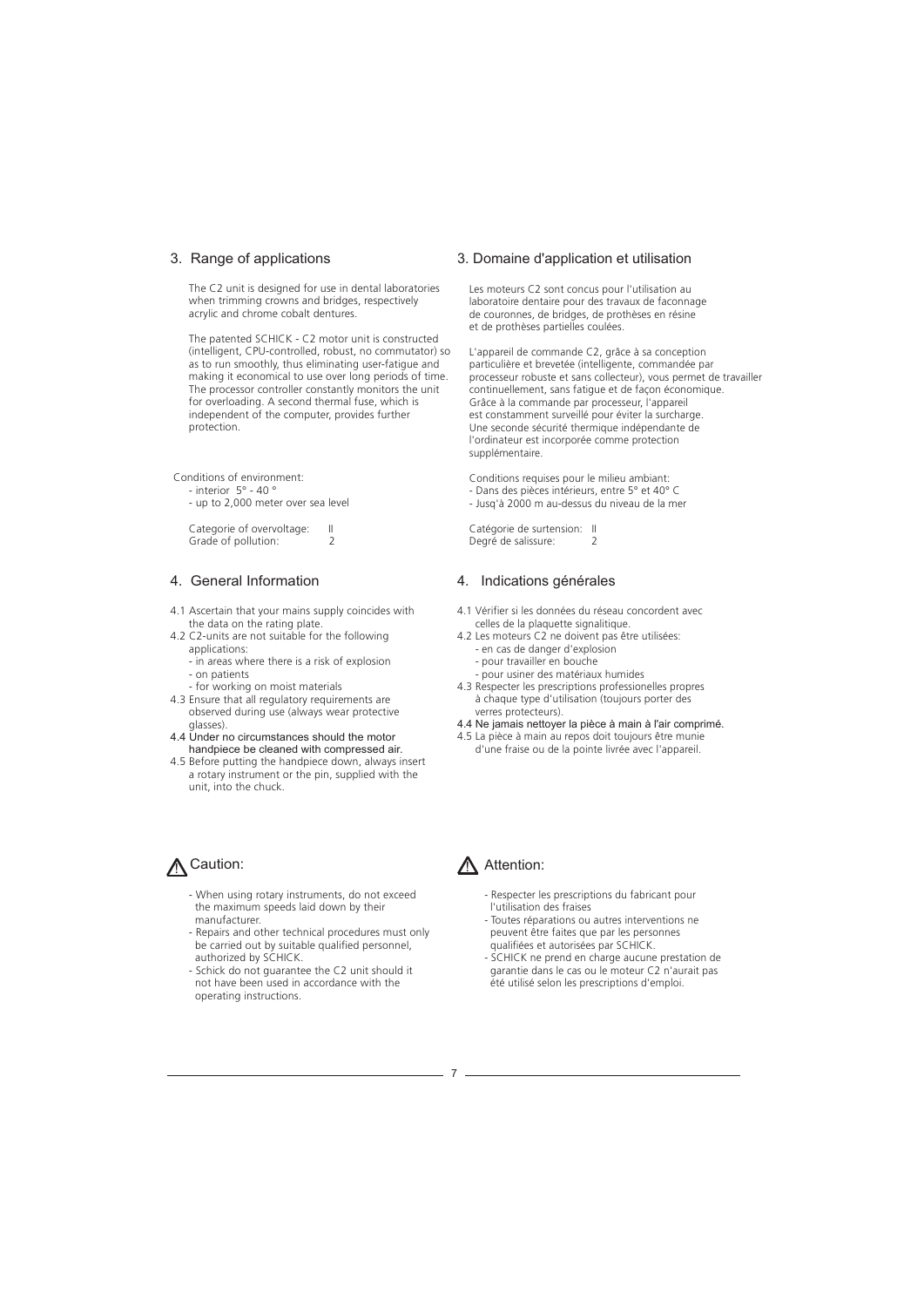#### 5. Inbetriebnahme

#### Betrieb der Knie- und Fußversion

- 5.1 Prüfen, ob Netzdaten mit den Angaben auf dem Typenschild übereinstimmen.
- 5.2 Netzkabel 12 am Gerät 1 einstecken und anschließend Netzstecker in die Steckdose stecken.
- 5.3 Stecker 3 vom Motorkabel in die Steckbuchse an der Rückseite des Gerätes einstecken (Bajonettverschluß). 3 vom Motorkabel in die Steckbuchse 2
- 5.4 Handstück in die mitgelieferte Ablage 14 legen.
- 5.5 Netzschalter 4 an der Frontseite (bei Fuß-Version an der Oberseite des Gerätes) drücken (Kontrolllampe leuchtet auf). Ausschalten erfolgt durch nochmaliges Drücken des Netzschalters 4. 4

#### nur Knie-Version

5.6 Drehzahlsteller 5 auf die gewünschte Drehzahl einstellen; durch Drücken der Knieplatte 6 kann die vorher eingestellte Drehzahl stufenlos erreicht werden.

#### nur Fuß-Version

5.7 Durch Betätigen des Fußhebels 7 kann die Drehzahl von 1.000 - 40.000 Upm stufenlos reguliert werden. 7







 $c - 1$ 

 $x = 100$ 

**BCARCH** 





8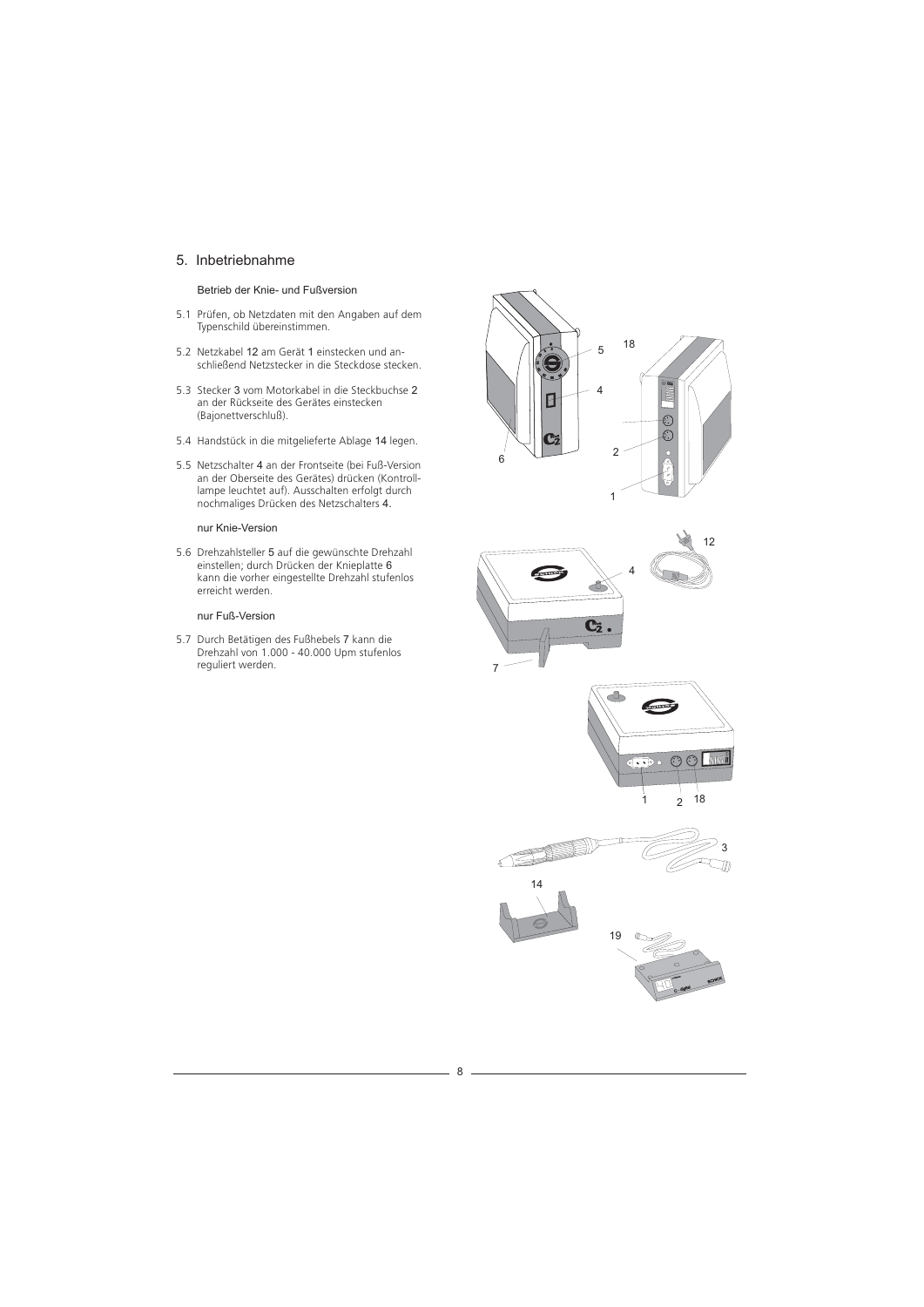# 5. Setting up

#### Operating the knee and foot controller versions

- 5.1 Ascertain that your mains supply coincides with the data on the rating plate.
- 5.2 Plug the mains cable  $12$  into the unit 1 and into a mains socket.
- 5.3 Plug the motor cable 3 into the socket 2 on the rear of the unit (quarter-turn catch).
- 5.4 Place the handpiece on the rest 14 supplied with it.
- 5.5 Press the mains switch 4 on the front of the unit (for the foot controller version - on the top). The control lamp will come on. The unit is switched off by pressing the mains switch 4 again.

#### Applies to the knee controller version only

- 5.6 Set the speed controller 5 to the desired speed. The set speed can be reached right away by pressing the knee controller 6.
- Applies to the foot controller version only<br>5.7 The speed can be varied progressively between  $1.000 - 40.000$  rpm by moving the pedal  $7.$

#### 5. Mise en service des versions genou et à pédale

- 5.1 Vérifier si les données du réseau concordent avec celles de la plaquette signalitique.
- 5.2 Brancher d'abord le câble d'alimentation 12 sur l'appareil 1 et ensuite dans la brise de courant.
- 5.3 Brancher la fiche mâle 3 du câble du moteur dans la fiche femelle 2 à l'arrière de l'appareil (emboitement à baionette). 3 2
- 5.4 Poser la pièce à main sur son support 14.
- 5.5 Appuyer sur le commutateur 4 se trouvant sur le devant de l'appareil, en haut pour la version à pédale (la lampe de côntrole s'allume).

#### Version genou uniquement:

5.6 Choisir la vitesse désirée à l'aide du sélecteur de vitesse 5; la vitesse préselectionnée peut être atteinte progressivement en appuyant sur le variateur avec le genou 6.

#### Version à pédale uniquement:

5.7 En actionnant la pédale 7, la vitesse peut être réglée par palliers de 1.000 à 40.000 T/min.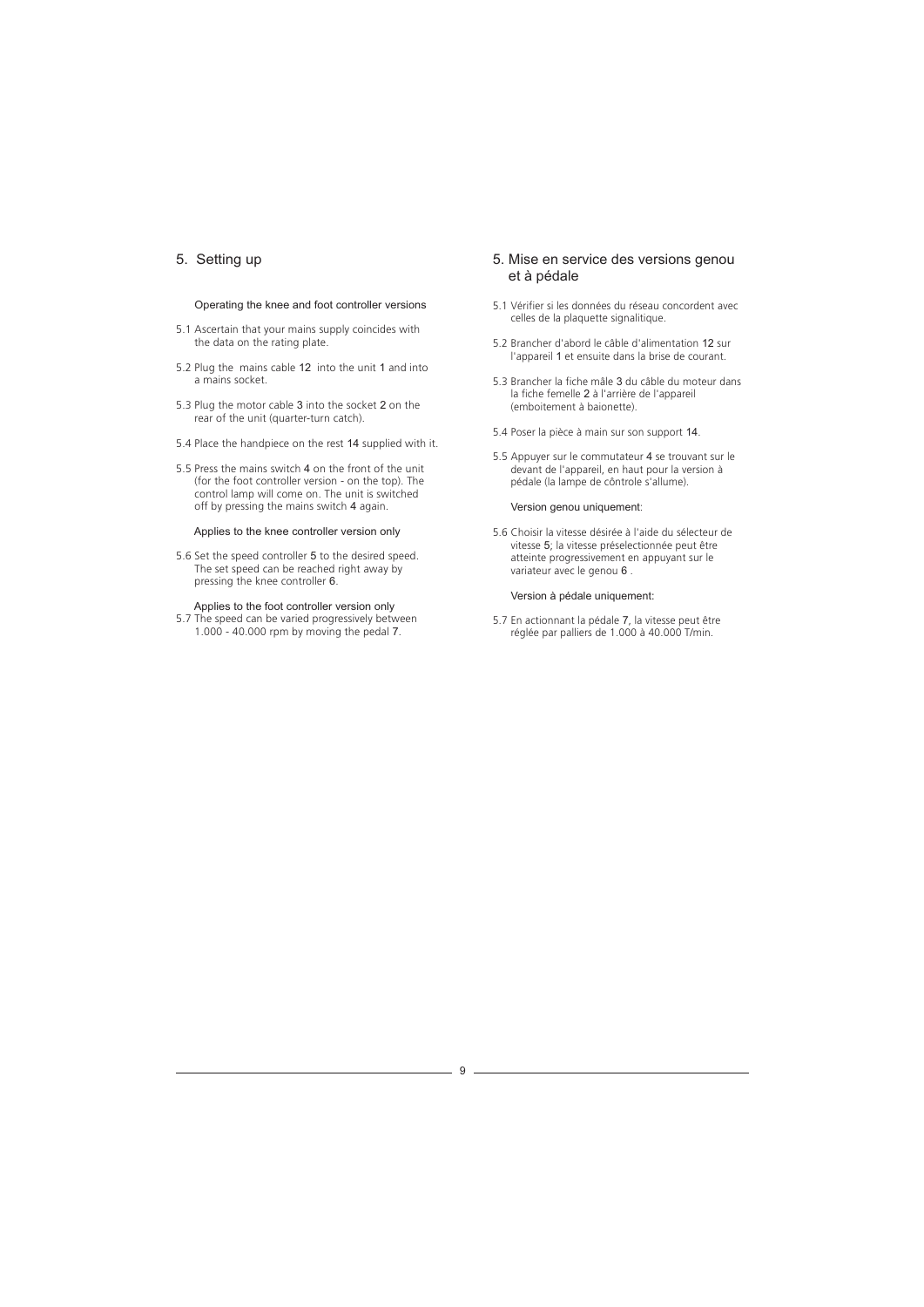#### Funktionsbeschreibung Schick-C2 Tempomat

Ist Ihre C2 mit der neuen Tempomat-Steuerung ausge- Möchten Sie eine gespeicherte Drehzahl ändern, be-rüstet, erlaubt es Ihnen dieses Steuerung nun auch, Dreh- dienen Sie die Knieplatte bis Sie Ihre gewünschte zahlen, die Sie über einen längeren Zeitraum konstant Namen Drehzahl erreicht haben. Nach ca. 1 sec. wird sodann halten wollen- z.B. bei Arbeiten unter dem Mikroskop die neue Drehzahl abgespeichert. oder bei umfangreicheren sonstigen Ausarbeitungen-, C2 mit der neuen Tempomat

Ihre C2 mit Tempomat unterscheidet sich bei ausgeschalteter Tempomatsteuerung - gelber Leuchtdrucktaster auf Stellung "Aus" - nicht von der Standart - Version.

Bei aktiver Tempomatsteuerung - gelber Leuchtdrucktaster auf Stellung "Ein" - wird jede beliebige Drehzahl, die Sie länger als ca. 1 sec. beibehalten, fest abgespeichert. Danach läuft Ihre C2 mit dieser gespeicherten Drehzahl ohne weitere Bedienung der Knieplatte so lange weiter, bis Sie durch kurzes Antippen der Knieplatte diese Drehzahl wieder löschen. "Ein"

Die Löschung einer gespeicherten Drehzahl kann ebenfalls durch Ausschalten der Tempomat-<br>steuerung - gelber Leuchtdrucktaster - erfolgen.



# Betrieb mit Digitalanzeige

Stecker der Digitalanzeige 19 in die Steckbuchse 18 an der Rückseite des Gerätes einstecken ( nur Knie- und Fußversion).

Bei eingeschaltetem Gerät zeigt die digitale Drehzahlanzeige die durch den Drehzahlknopf vorgewählte maximale Höchstdrehzahl an.

Bei laufendem Motor wird die tatsächliche Motordrehzahl angezeigt. Die digitale Drehzahlanzeige kann platzsparend unter die Handstückablage gestellt werden oder ist je nach Wunsch auch am Arbeitstisch zu befestigen - mittels doppelseitigem Klebeband - .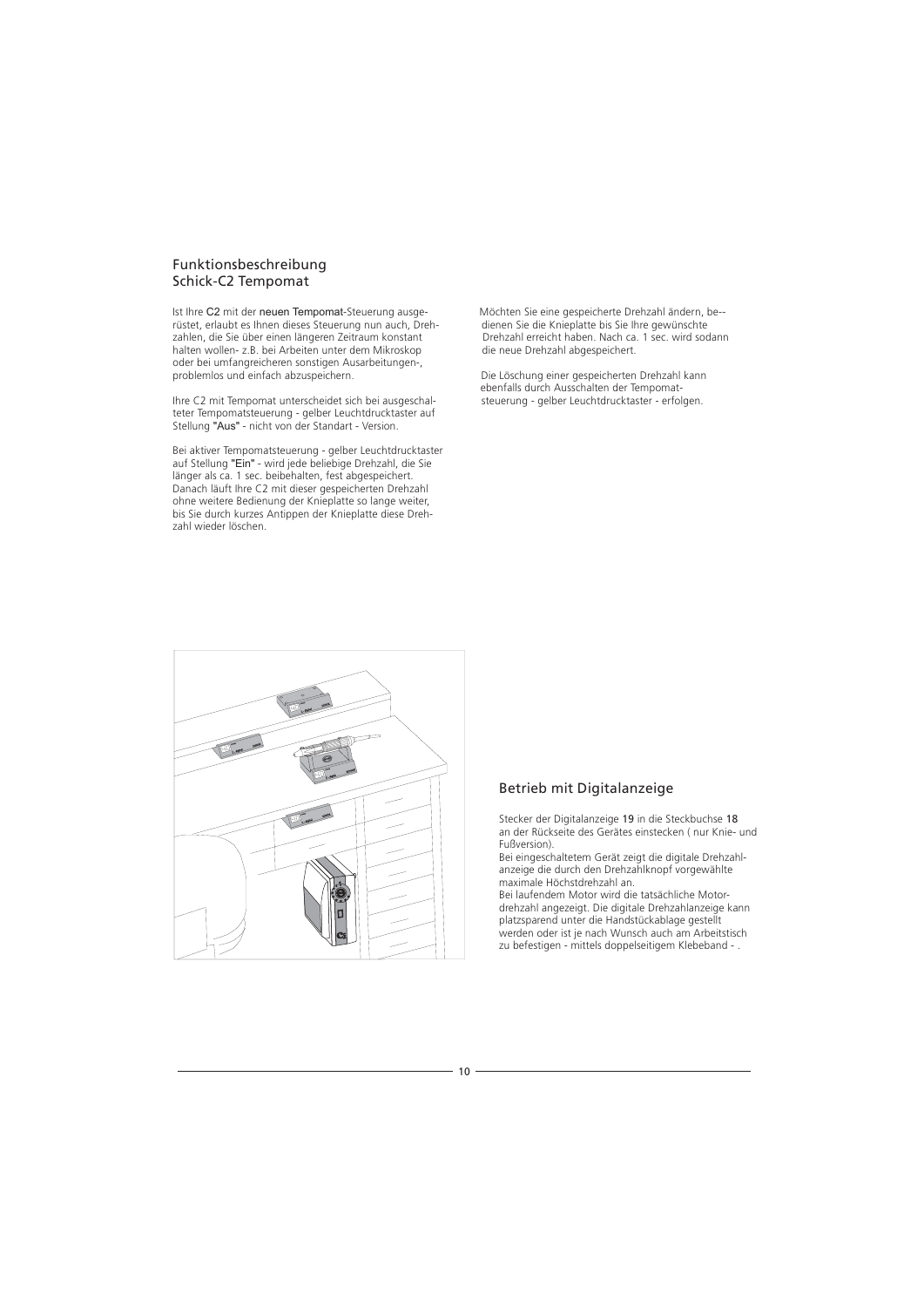#### Function of Cruising Speed Control - Tempomat

#### If your new C2 is equipped with a Cruising Speed Control - Tempomat!

- Cruising speed control switched on:
- yellow lamp is shining
- each speed which is kept more than 1 sec. is stored
- without pressing the knee-/foot controller the motor is
- running with the speed stored - by operating the knee-/foot-control again the stored speed is canceled
- to select a new speed please operate the knee-/footcontrol again until the desired speed is reached and keep the control for 1 sec. at this speed; the new speed then is stored.

A stored speed can be canceled by switching off the cruising speed control (yellow lamp "off"). Then there is no operational difference to the standard model.

#### **Descriptif** SCHICK-C2 avec Tempomat

Quand votre C2 est équipé du nouveau système Tempomat, cet équipement vous permet de bloquer la vitesse dont vous avez besoin d'une manière constante pour un travail particulier ( sous binoculaire ou autre..). Ce blocage est facile à annuler.

Le Tempomat de votre C2 est commandé par le boutonpoussoir correspondant. Pour activer le Tempomat, presser sur le bouton-poussoir - le voyant jaune s'allume - et dès lors, chaque vitesse utilisée plus de 1 seconde sera bloquée. Votre moteur C2 fontionne sans le contact du genou avec le boitier de commande ou de la pédale du modèle au pied. **Tempomat** 

On annulera 'ordre par une nouvelle pression sur le plateau ou sur la pédale.

Vous souhaitez seulement modifier la vitesse en continu: avec le plateau de la commande au genou, sélectionner la nouvelle vitesse et maintir au moins 1 seconde; idem avec la pédale du variateur au pied.

L'annulation du blocage s'obtient également par l'extinction du voyant jaune..

#### Operating the unit with a digital display

Insert the plug on the digital display 19 into the socket 18 in the rear of the unit.

When the unit is switched on, the digital speed indicator shows the pre-selected maximum speed. Once the motor is running, the actual speed of the motor is displayed.

To save space, the digital speed indicator can be placed under the handpiecerest or, if required, adhered to a bench top with double-sided adhesive tape.

#### Fonctionnement avec indicateur numérique

Enfoncer la prise de l'indicateur numérique 19 dans la fiche femelle 18, située sur la face arrière de l'appareil.

Quand l'appareil est sous tension, l'affichage digital de la vitesse de rotation indiquera la vitesse maximale de rotation préselctionnée. Lorsque le moteur tourne, sa vitesse de rotation réelle sera indiquee. L'indicateur numérique de la vitesse de rotation pourra

être posé, pour un gain de place, sous le support de pièce á main, ou selon votre choix, fixé à la table de travail à l'aide d'un adhesive double face.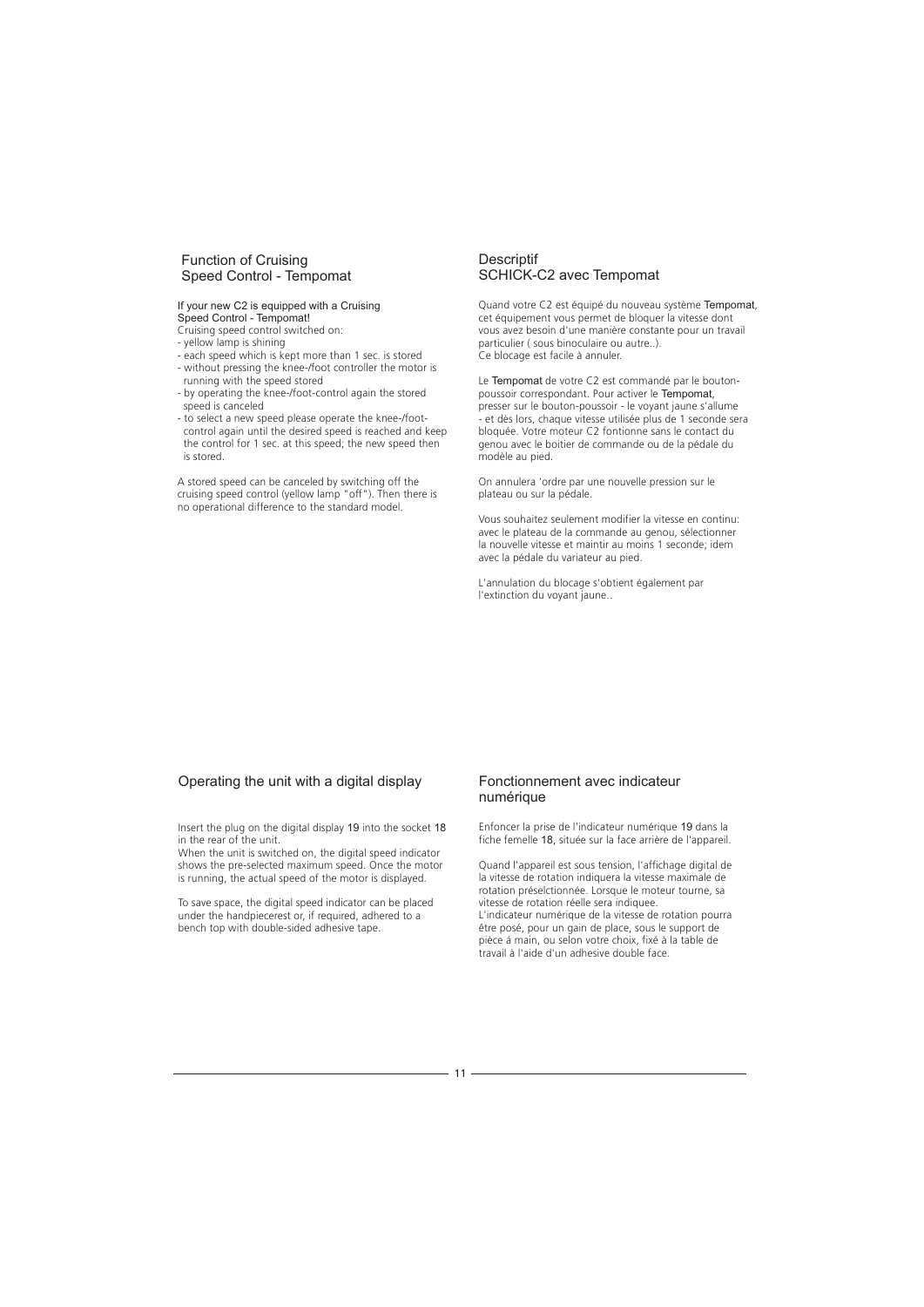#### 6. Werkzeugwechsel

Durch Drehen des Griffmantels 13 am Handstück kann die Spannzange ge- bzw. entspannt werden.

#### Achtung:

Werkzeugwechsel nur bei ausgeschaltetem Motor! Im Hinblick auf Genauigkeit und Lebensdauer der Spannzange muß - auch bei Nichtbetrieb - immer ein Werkzeug oder der werkseitig mitgelieferte Schutzstift eingespannt sein.

Bei Werkzeugen mit kurzen Schäften ist darauf zu achten, daß das Werkzeug nur so tief eingespannt wird, daß es nicht an der Handstückspitze aufsitzt.



# 6. Exchanging the rotary instruments

The chuck is opened, respectively, closed by turning the outer sleeve 13 on the handpiece.

#### Caution:

Only ever exchange the rotary instrument with the motor switched off!

With regard to the precision and service-life of the chuck, an instrument must always be inserted into it - even when the handpiece is not in use.

Should the instrument have a short shank, ensure that the head of the instrument does not rub on the end of the handpiece.

# 6. Changement des fraises

La pince de serrage est ouverte ou fermée en tournant l'extrêmité 13 de la pièce à main.

#### Attention:

Ne changer l'instrument que lorsque le moteur est à l'arrêt. Pour conserver la précision et préserver la durée de vie de la pince de serrage, elle doit toujours être munie d'un instrument, même au repos. Pour les fraises à tiges courtes, faire attention à ce que l'instrument ne frotte pas sur l'extrêmité de la pièce á main.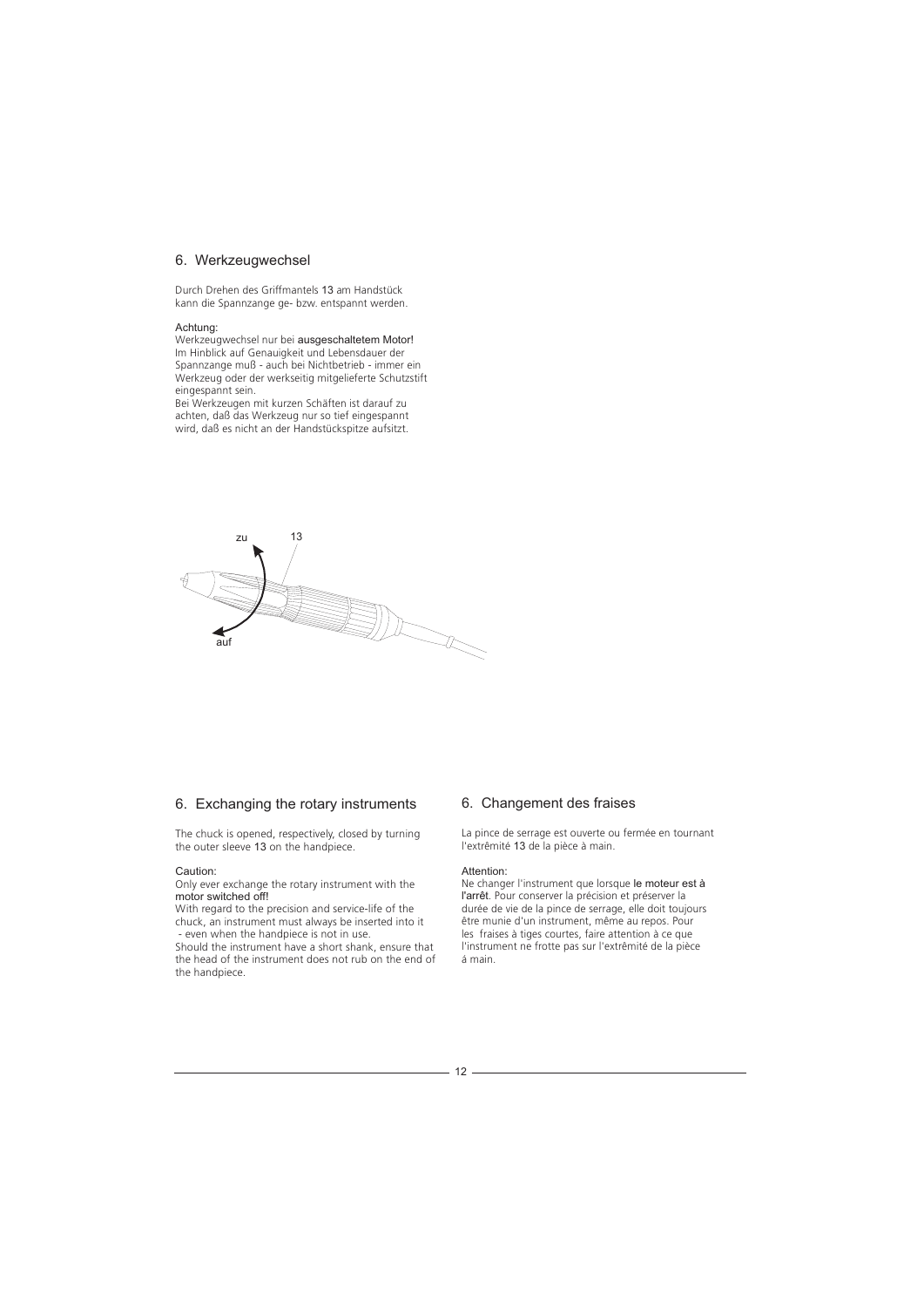#### 7. Spannzangenwechsel

- Spitze 21 (Rechtsgewinde) abschrauben. Bei fest-22 7.1 Spannzange öffnen und Werkzeug entnehmen. sitzenden Spitzen kann die ausgefräste Seite des Spannzangenschlüssels Nr. 5160/1 22 zu Hilfe genommen werden, indem der Steg des Schlüssels in die dafür vorgesehende Nut der Spitze eingreift.
- 7.2 Motorkabel 20 entfernen. Hierzu Kappe 15 vom Steckkörpers 16 lösen. Bitte beachten, daß die Nr. 6223 23 motorseitig auf Welle aufstecken. Mit Spannzangenschlüssel Nr. 5160/1 22 über zange stecken. Gegenschlüssel Nr. 6223 23 Motor abschrauben und Kabel durch Abziehen des Werkzeugspannung geöffnet ist. Gegenschlüssel dem Dreikant der Spannzange eingreifen. Um Verformungen der Spannzange zu vermeiden, muß bei geöffneter Werkzeugspannung immer ein Werkzeugschaft oder der mitgelieferte Stift in der Spannfesthalten und durch Drehen des Spannzangenschlüssels entgegen dem Uhrzeigersinn die Spannzange lösen und herausdrehen - Spannzange hat Rechtsgewinde!
- bis Endanschlag einschrauben und leicht festziehen. Steckkörper 16 aufstecken und mit Kappe 15 wieder verschrauben. Handstückspitze 21 auf-7.3 Spannzange reinigen, außen leicht einfetten und in die Welle einsetzten. Mit Schlüsseln wie unter Punkt 7.2 beschrieben die Spannzange im Uhrzeigersinn . schrauben.

#### Achtung:

Spannzangenschlüssel 22 und Gegenschlüssel 23 finden Sie in der Unterseite der Handstückablage!

Soll anstelle der serienmäßig eingebauten 2,35 mm Spannzange eine 3,00 mm Spannzange eingebaut werden, muß die in der Handstückspitze montierte Einsatzbuchse durch eine andere (Artikel-Nr. 6279) ersetzt werden. Hierzu die Einsatzbuchse 17 aus der abgenommenen Handstückspitze nach unten ausdrücken und die neue Buchse entsprechend einsetzen.

Bei einem Linkslaufhandstück (Kennzeichnung blauer Ring) erfolgt der Spannzangenwechsel sinngemäß, jedoch mit Linksgewinde.

 $22$ 



13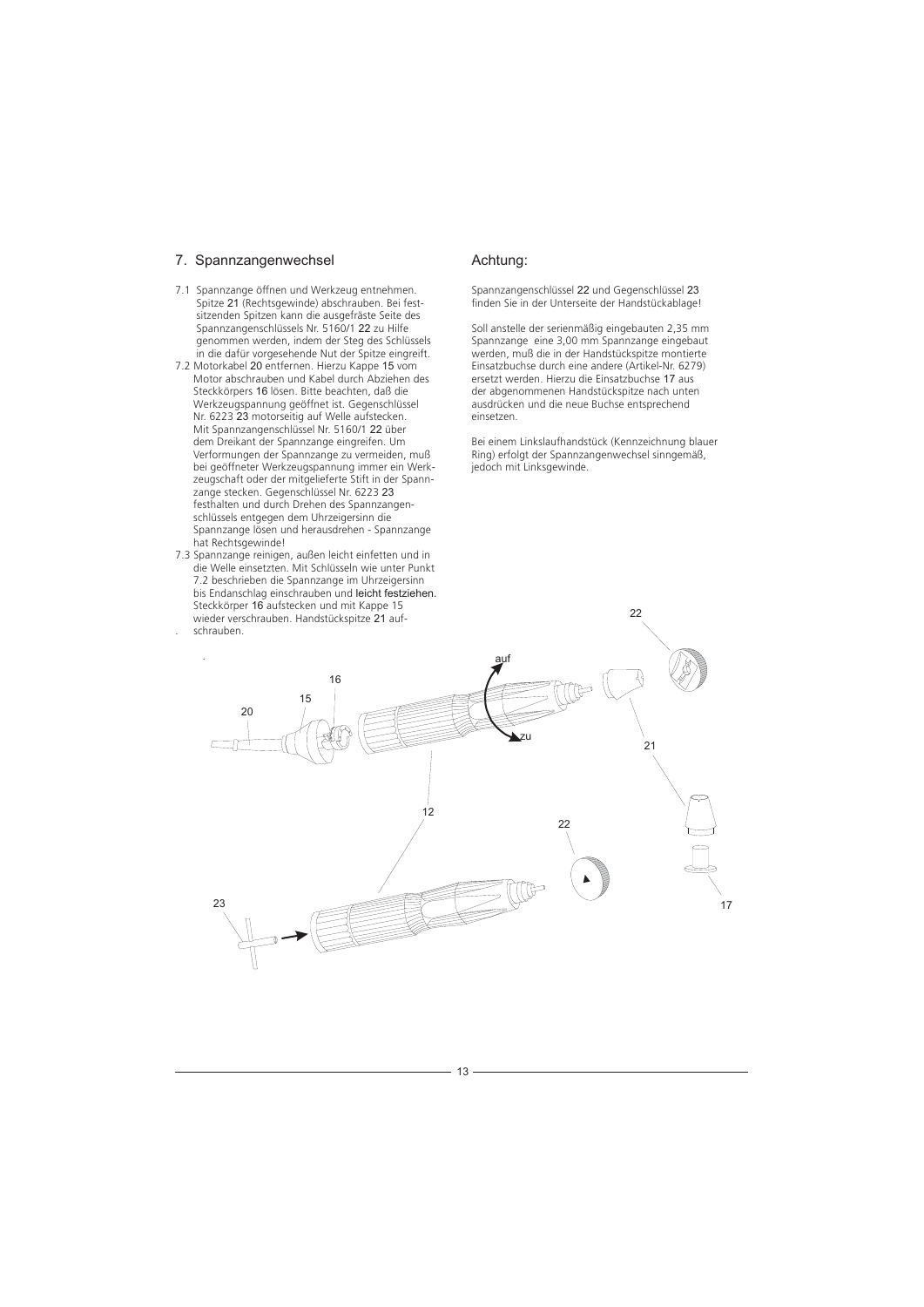### 7. Replacing the chuck

- 7.1 Open the chuck and withdraw the rotary instrument.<br>Unscrew the end of the handpiece 21 (right-handed thread). Should the end be too tight to unscrew, use the milled side of a No. 5160/1 22 chuck tool by placing its bar in the slot in the end of the handpiece.
- 7.2 Remove the motor cable 20. To do so, unscrew the cap 15 from the motor and loosen the cable by pulling it out of the plug-in seal 16. Please ensure that the chuck is open. Use a No. 6223 wrench 23 to hold the motor end of the spindle. Engage the triangular section of the chuck with a No. 5160/1 chuck tool 22. To prevent the chuck becoming distorted, an instrument shank or the pin supplied must always be inserted into it. Hold the No. 6223 wrench tightly and turn the chuck tool anti-clockwise to unscrew the chuck
- completely the chuck has a right-handed thread! 7.3 Clean the chuck, grease it lightly and place it in the spindle. Use the tools to screw the chuck in - clock-wise and as far as possible - as described in section 7.2, and tighten it slightly.

Replace the plug-in seal 16 and screw the cap 15 back into place. Screw the end of the handpiece 21 on again.

#### Please note:

The tools 22 and 23 are to be found in the base of the handpiece rest!

If you intend to replace the standard 2.35 mm chuck with a 3.0 mm version, the bush in the end of the handpiece must be replaced with a new one (article No. 6279). To do so, remove the end of the handpiece, press the bush 17 downwards, out of the tip and place the new bush in position.

When using a special handpiece for left hand (marked with blue ring) the chuck is replaced accordingly, but with left handed thread.

# 7. Changement de la pince de serrage

- 7.1 Ouvrir la pince et sortir la fraise. Dévisser le nez se trouvant à l'extrêmité (pas da vis à droite). 21 Si ce dernier est bloqué, utiliser la partie creusée de la molette No. 5160/1 22 que l'on placera dans les 2 creneaux du nez afin d'aider le dévissage.
- 7.2 Enlever le câble moteur 20. Pour cela, dévisser le capuchon 15 du moteur et détacher le câble en tirant sur le raccord 16. Veiller que la pince de serrage de l'outil soit bien ouverte. Introduire la contre-clé No. 6223 23 dans l'axe côté moteur. Placer la clé pour la pince de serrage No. 5160/1 22 dans la pince de serrage à trois pans.Pour éviter la déformation de la pince de serrage, il faut veiller, à y laisser engager un outil ou la pointe livrée. Pour extraire la pince de serrage, il faut maintenir la contre-clé No. 6223 23 et tourner la clé pour pince de serrage dans le sens inverse des aiguilles d'une montre - la pince de serrage a un pas de vis a droite!
- 7.3 Nettoyer la pince de serrage, la graisser légèrement et la replacer dans l'axe. A l'aide des clés, comme décrit au paragraphe 7.2., revisser la pince de serrage dans le sens des aiguilles d'une montre jusqu'à la butée et serrer légèrement. Fixer le raccord 16 et revisser le capuchon 15. Revisser le nez de la pièce à main! 21

#### Attention:

Vous trouverez la clé pour pince de serrage 22 et la contre-clé 23 sous le support de pièce à main!

Lorsqu'une pince de serrage de 2.35 mm, montée en serie, doit être remplacée par une pince de 3.0 mm, il faudra remplacer, dans le nez de la pièce à main, la douille de guidage par une autre (article No. 6279). Pour cela, éjecter vers le bas la douille de guidage 17 du nez de la pièce à main démonté et replacer conformément à la nouvelle douille.

Pour une pièce à main rotation à gauche reconnaissable par sa baque bleue, le sens de démontage de la pince de serrage est inversé: dévisser à droite.

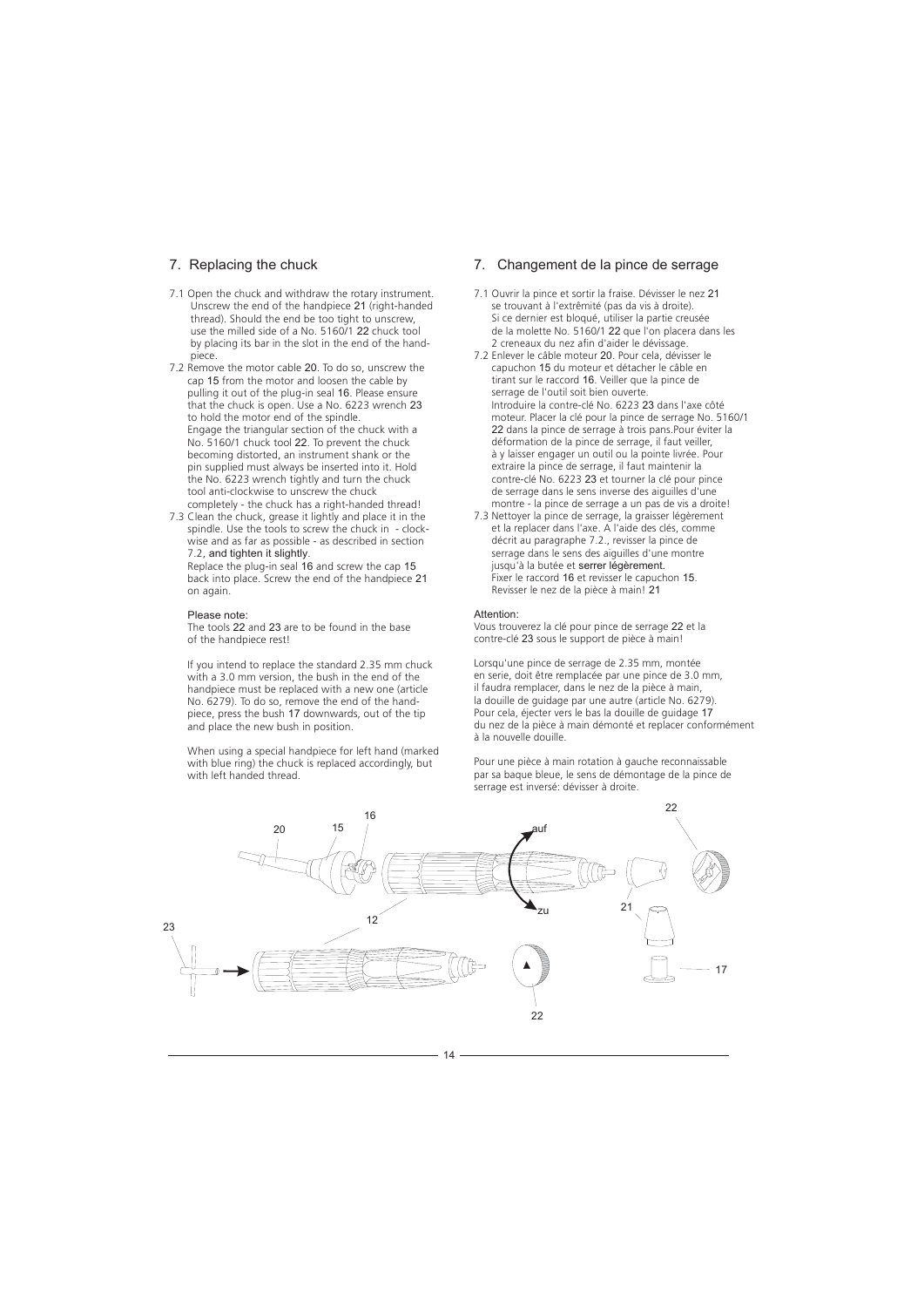### 8. Pflege und Wartung

# Achtung: C2-Motorhandstücke nicht mit Druckluft reinigen!

Spannzange von Zeit zu Zeit, je nach Verschmutzungsgrad, reinigen und neu fetten, sowie Spitzenbereich ausbürsten - siehe Punkt 7 -. Da die C2-Anlagen weder Kollektoren, noch Kohlen und Lüftungsöffnungen haben, ist keine weitere Wartung erforderlich.

#### 9. Störungen

Wird das Handstück überbelastet bzw. blockiert, schaltet das Gerät aus Sicherheitsgründen ab.

- beim Fuß- und Kniesteuergerät Fußhebel bzw. Knieplatte in die 0-Position bringen und wieder neu betätigen; das Gerät ist dann sofort wieder einsatzbereit.

### 8. Care and maintenance

# Caution: Do not clean your C2 motorhandpiece with compressed air !

The chuck should be cleaned and re-greased once in a while, depending on how dirty it is (refer to section 7).

As C2 units have no commutators, carbon brushes or ventilation parts, no further maintenance is required.

#### 9. Possible faults

-

Should the handpiece be overloaded, respectively, jammed, for safety reasons the unit will switch itself off.

- When using a foot or knee controller, release the pedal switch, respectively knee switch and operate it again; the unit is ready for use immediately.

# 8. Entretien

# nettoyée à l'air comprimé.<br>La pince de serrage doit être, de temps en temps Attention: La pièce à main C2 ne doit pas être

et en fonction du degré d'encrassement, être nettoyée et graissée (voir chapitre7). Puisque les moteurs C2 n'ont ni collecteur, ni charbons et ouvertures d'aération, il n'est pas nécessaire de procéder à un entretien plus poussé.

#### 9. Interruptions

Si la pièce à main est surchargée ou bloquée, le moteur s'arrête pour des raisons de sécurité.

- En cas d'emploi d'une commande au pied ou au genou, lâcher et appuyer de nouveau; l'appareil est de nouveau immédiatement prêt à fonctionner.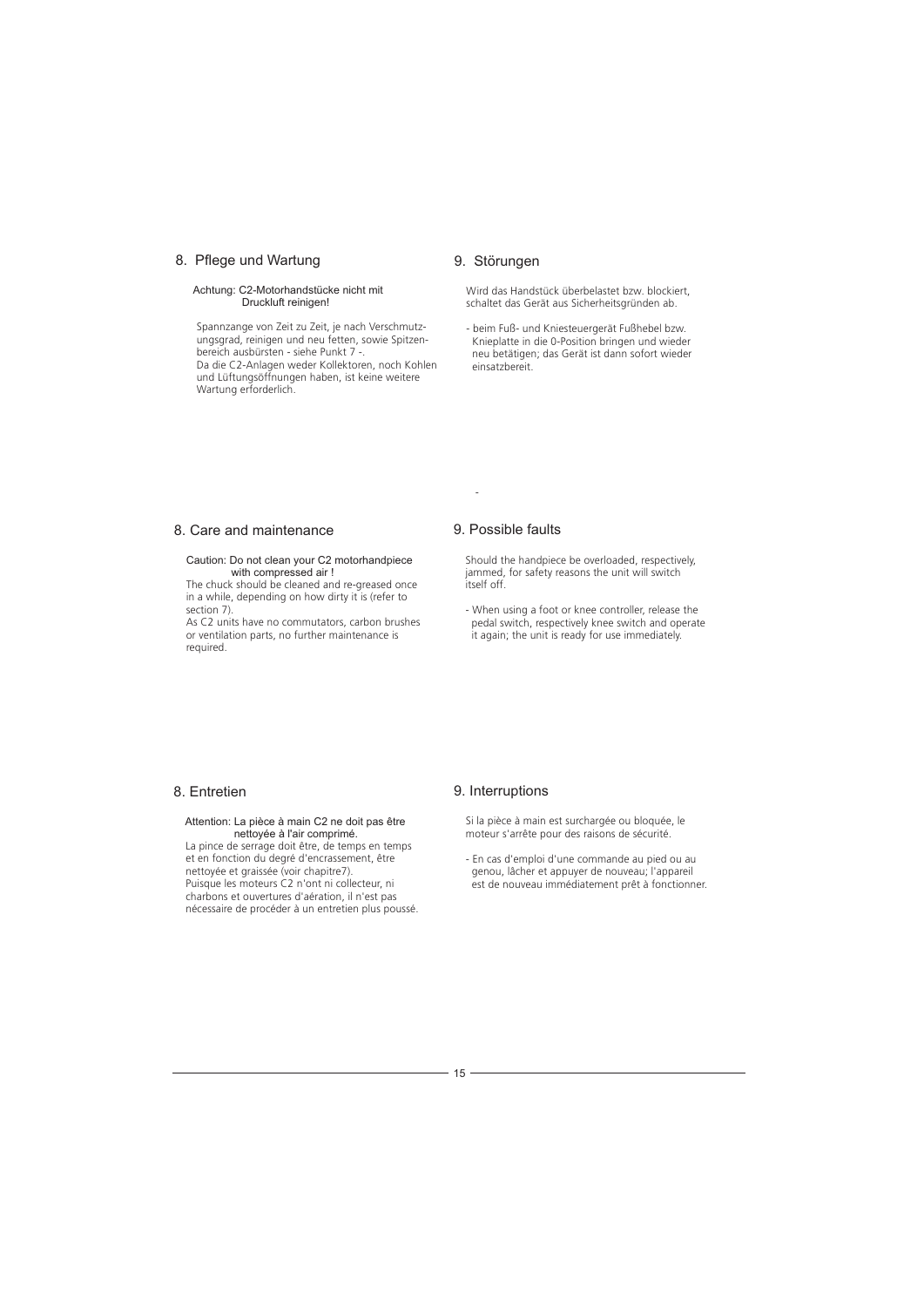#### 10. Technische Daten

| Nennspannung:            |  |                        |                             |                                                                                                                                                                                                   |
|--------------------------|--|------------------------|-----------------------------|---------------------------------------------------------------------------------------------------------------------------------------------------------------------------------------------------|
| Nennfrequenz: 50/60Hz    |  |                        |                             |                                                                                                                                                                                                   |
| Aufnahmeleistung: 170 W  |  |                        |                             |                                                                                                                                                                                                   |
| Gerätetyp:               |  | C <sub>2</sub> - Profi |                             |                                                                                                                                                                                                   |
| Handstückmodell: 6xx.xxx |  |                        |                             |                                                                                                                                                                                                   |
|                          |  |                        |                             |                                                                                                                                                                                                   |
|                          |  |                        | Länge 180mm<br>Gewicht 240g | C <sub>2</sub> /SK C <sub>2</sub> /SF<br>Abmessungen: Breite 120mm 230mm<br>Höhe 230mm 110mm<br>Tiefe 245mm 245mm<br>3,3Kg 3,3Kg<br>AC 220-240V 115 V 100V<br>Drehzahlbereich: 1.000 - 40.000 Upm |

Schutzklasse: II

Das Gerät entspricht den geltenden Bestimmungen nach VDE bezüglich der Gerätesicherheit und des Funkschutzes. Die C2-Anlage ist ein Gerät der Gruppe III nach Med. GV Typ B ohne Anwendungsteil.



Diese Gebrauchsanweisung ist stets erreichbar, am besten in der Nähe des Gerätes aufzubewahren!

An dieser Stelle möchen wir Sie auch darauf hinweisen, daß für solche technisch hochwertigen Geräte ein entsprechender Reparaturservice und speziell ausgebildetes Fachpersonal erforderlich ist.

Das Haus SCHICK garantiert Ihnen einwandfreie Reparaturen mit Original-Ersatzteilen. Auf jede bei uns im Hause durchgeführte Reparatur wird Ihnen wieder eine Garantiezeit von 6 Monaten eingeräumt.

Hersteller:



Georg Schick Dental GmbH Lehenkreuzweg 12 D-88433 Schemmerhofen Telefon 07356/9500-0 Telefax 07356/9500-95 Internet: http://www.schick-dental.de E-mail: info@schick-dental.de

Technische Änderungen vorbehalten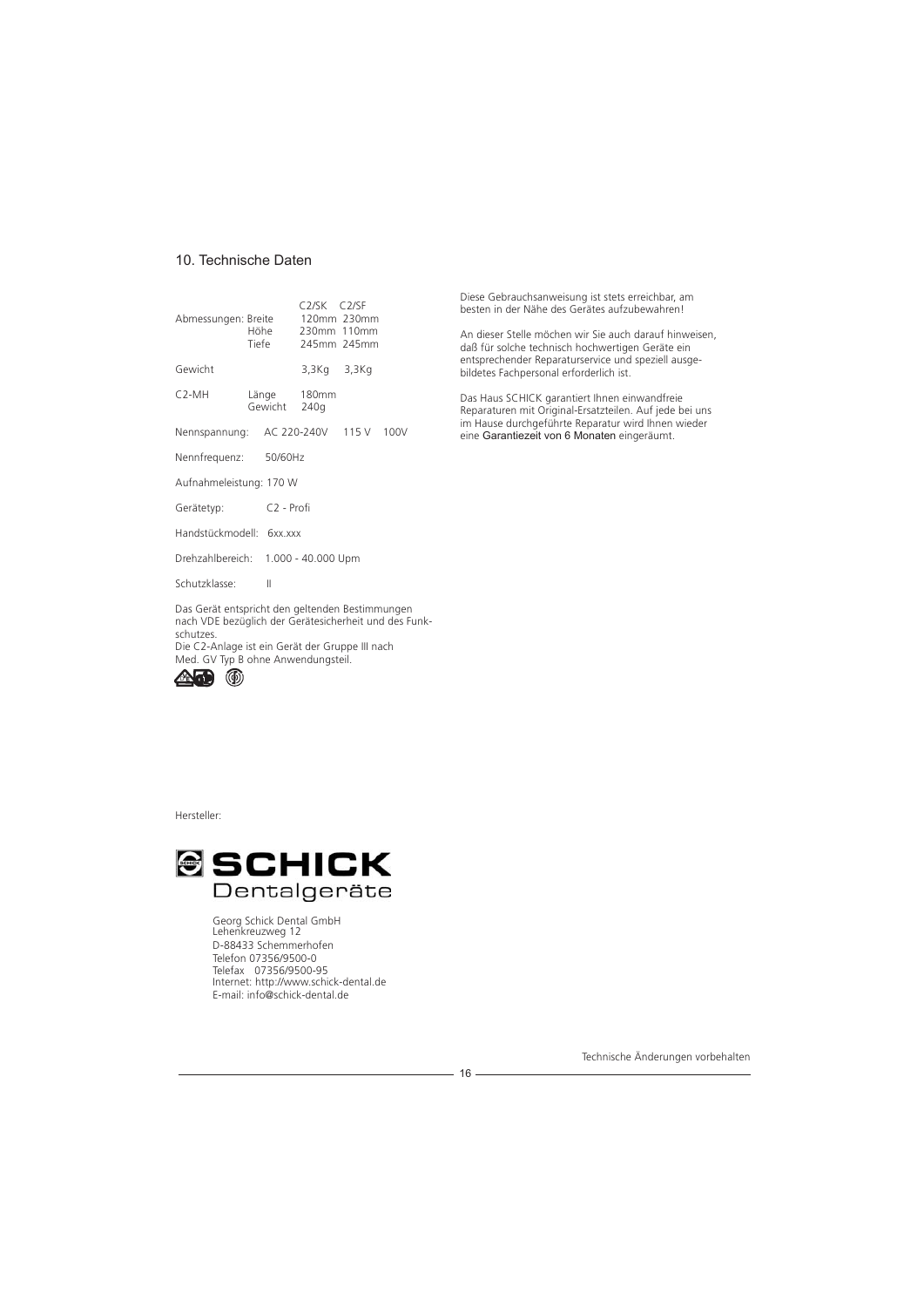#### 10. Technical Data

|                                                                                                                  |                             | C2/SK                                            | C2/SE                                          |
|------------------------------------------------------------------------------------------------------------------|-----------------------------|--------------------------------------------------|------------------------------------------------|
| Dimensions:                                                                                                      | Width:<br>Height:<br>Depth: | 120mm<br>230mm<br>245mm                          | 230mm<br>110mm<br>245mm                        |
| Weight:                                                                                                          |                             | 3,3 Kg                                           | 3,3Kq                                          |
| $C2-MH$                                                                                                          | Length:                     | <b>180mm</b>                                     | Weight<br>240a                                 |
| Power supply:<br>Nominal frequency:<br>Power input:<br>Type:<br>Handpiece model:<br>Speed range:<br>Safety class |                             | 50/60Hz<br>170W<br>$\mathcal{C}$<br>6xx.xxx<br>Ш | AC 220-240V 115V<br>100V<br>1.000 - 40.000 rpm |

This unit complies with the current VDE (German association of electrical technicians) regulations concerning safety and suppression. The C2 is a group III unit according to Med. GV type B, and does not include an application component.



These operating instructions should be readily accessible and are best kept close to the unit itself.

We would like to take this opportunity to advise you that a proper repair service and suitable qualified personnel are required for such highly developed technical equipment.

SCHICK guarantees to carry out perfect repairs using original spare parts.

manufacturer:



Georg Schick Dental GmbH Lehenkreuzweg 12 D-88433 Schemmerhofen Telefon 07356/9500-0 Telefax 07356/9500-95 Internet: http://www.schick-dental.de E-mail: info@schick-dental.de

Subject to technical modification without prior notice Sous réserve de modifications techniques

#### 10. Données techniques

|                                                                                             |                                        | C2/SK                 | C2/SF                   |      |
|---------------------------------------------------------------------------------------------|----------------------------------------|-----------------------|-------------------------|------|
| Dimensions:                                                                                 | largeur<br>hauteur<br>profondeur 245mm | 120mm<br>230mm        | 230mm<br>110mm<br>245mm |      |
| Poids::                                                                                     |                                        | 3,3 Kg                | $3,3$ Kg                |      |
| $C2-MH$                                                                                     | longueur                               | 180mm                 | poids                   | 240a |
| Tensions nominale:<br>Fréquence nominale:<br>Puissance:<br>Type d'appareil:<br>Pièce à main |                                        | 50/60Hz<br>170W<br>C2 | AC 220-240V 115V        | 100V |
| model No<br>Intervalle de<br>puissance:                                                     | 6xx.xxx                                | 1.000 - 40.000 rpm    |                         |      |
| Class de protection:                                                                        | Ш                                      |                       |                         |      |

L'appareil est conforme aux éxigences de la VDE (association électronique allemande) en ce qui concerne la sécurité des appareils et la protection radiotélegraphique. Le dispositif C2 est un appareil du groupe III d'après Med. GV Type B sans pièce d'application.



Ce mode d'emploi est conservé à portée de main, de préférence à proximité de l'appareil!

A ce propos, nous vous informons, que pour de tels appareils de haute technicité, un service de réparation compétent et un personnel hautement qualifié sont necessaires.

La maison SCHICK vous garantit des réparations parfaites avec des pièces de rechange d'origine.

Fabricant:

 $17 -$ 



Georg Schick Dental GmbH Lehenkreuzweg 12 D-88433 Schemmerhofen Telefon 07356/9500-0 Telefax 07356/9500-95 Internet: http://www.schick-dental.de E-mail: info@schick-dental.de